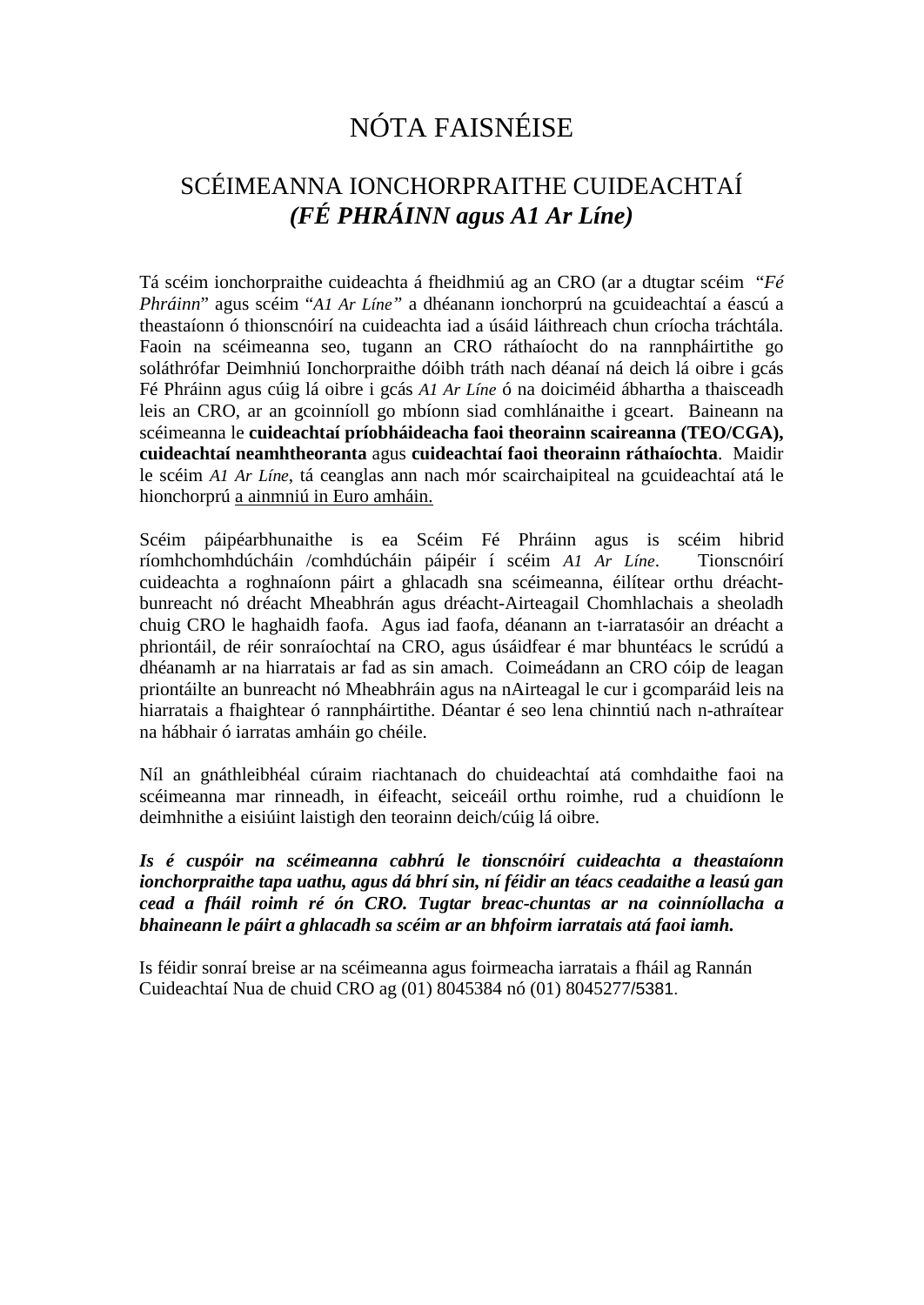### **SCÉIM IONCHORPRAITHE CUIDEACHTA** *(FÉ PHRÁINN)*

#### *Coinníollacha na Scéime Ionchorpraithe Cuideachta*

- **Ní mór an Bunreacht nó Meabhrán agus na hAirteagail a phriontáil i gcló dubh soiléir ar pháipéar buan. Ní mór leathanaigh A4 a úsáid ((210mm x 297mm).**
- **Ní féidir an bunreacht nó meabhrán agus na hairteagail priontáilte a athrú a luaithe is a dhéanann an CRO iad a cheadú agus a choimeád, ach amháin nuair a chuirtear an príomhchlásal cuspóra agus sonraí an scairchaipitil isteach.**
- **Ní cheadaítear príomhchlásal de bhreis is daichead focal a chur isteach agus ba chóir dhá ghníomhaíocht ar leith a áireamh ar a mhéad. Ní mór don phríomhghníomhaíocht bheith inchurtha leis an gcód NACE a leagtar amach san iarratas, Foirm A1.**
- **Ní féidir an scéim a úsáid le cuideachtaí a fhoirmiú nach mbíonn ag teastáil ar an bpointe le haghaidh úsáide tráchtála ag a dtionscnóirí.**
- **Mura ndéantar na foirmeacha tacaíochta a chomhlánú i gceart, seolfar an doiciméadú ar ais ar an bpost agus glacfar leis mar iarratas nua, nuair a dhéantar é a ath-thaisceadh leis an CRO.**
- **Ní mór do ghníomhairí a chinntiú go ndéanfar na bileoga faisnéise ar fad a eisítear chuig an ngníomhaire ón CRO, in éineacht leis an Deimhniú Ionchorpraithe, a chur ar aghaidh chuig a gcliaint.**
- **Ní mór do dhuine a chuireann iarratas isteach ar pháirt a ghlacadh sa scéim agus a thrádálann faoi ainm gnó, a (h)ainm gnó a bheith cláraithe aige/aici ar dháta an iarratais agus ní mór dó/di an t-ainm sin a choimeád feadh thréimhse a c(h)omhaltachta.**
- **Ní mór do chuideachta a chuireann iarratas isteach ar pháirt a ghlacadh sa scéim na riachtanais chomhdaithe a bhaineann le tuairisceán bliantúil a chomhlíonadh, faoi Acht na gCuideachtaí 2014 feadh thréimhse a comhaltachta.**
- **I gcás nach gcloítear le ceann ar bith de na pointí thuas, is féidir leis an CRO deireadh a chur láithreach le comhaltacht an láithreora agus i gcás den sórt seo, cuirfidh sí an fhaisnéise seo in iúl i scríbhinn chomh maith leis an gcúis/na cúiseanna dó.**
- **Beidh an CRO ina eadránaí deiridh, i ngach ní, ar léirmhíniú na gcoinníollacha seo.**
- **Ní chruthaíonn Ballraíocht scéim 'Fé Phráinn' comhpháirtíocht, caidreamh, gníomhaireacht nó comhfhiontar d'aon chineál idir an Oifig um Chlárú Cuideachtaí agus Comhalta.**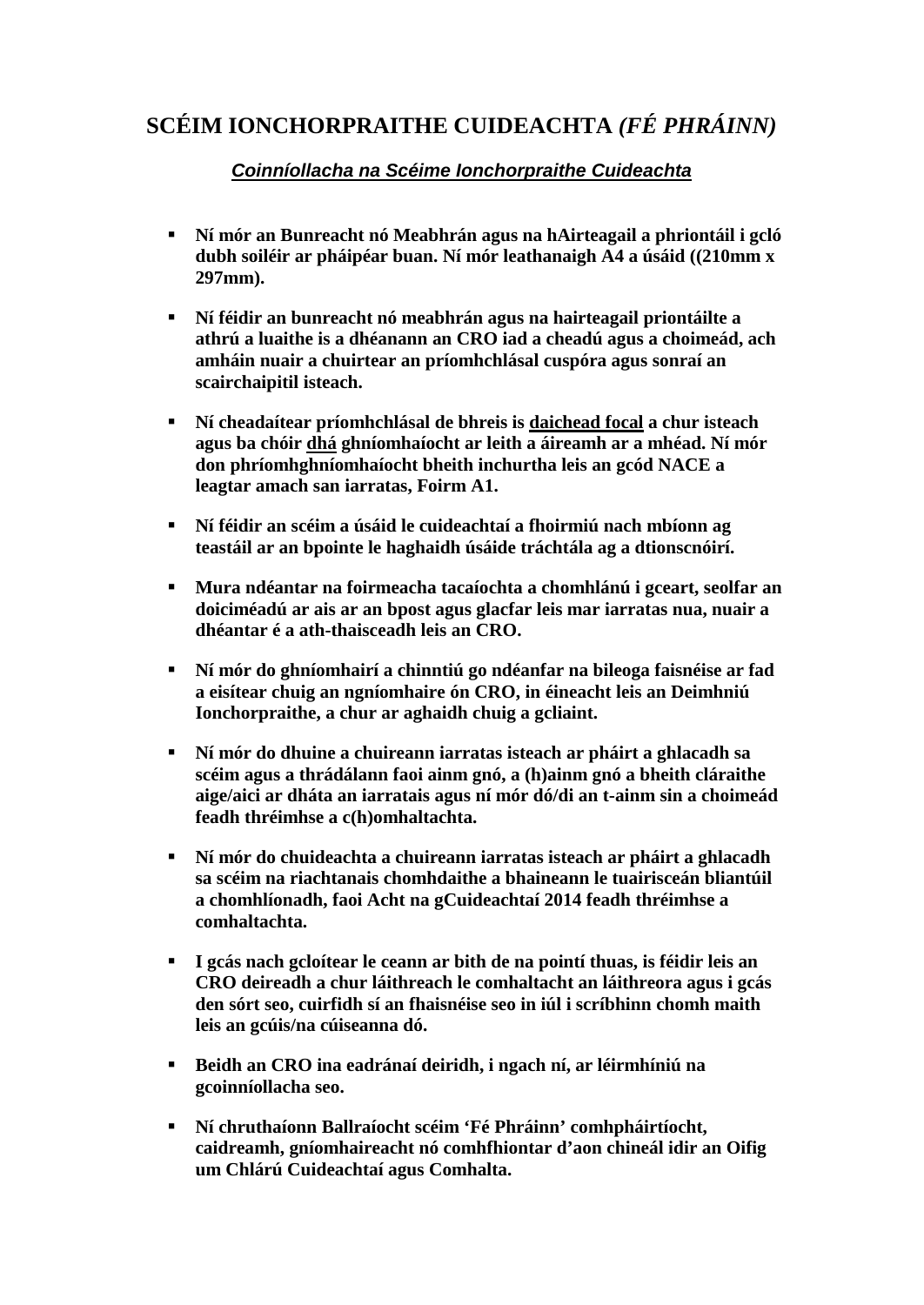**Ní thabharfaidh Comhalta scéim 'Fé Phráinn' le tuiscint go bhfuil sé bainteach leis nó ag gabháil leis an Oifig um Chlárú Cuideachtaí nó go bhfuil sé ag déanamh ionadaíochta di nó eile. Gan teorainn an méid roimhe seo, ní úsáidfidh Comhalta scéim 'Fé Phráinn', nó ní dhéanfaidh sé tagairt don CRO agus/nó dá lógó ar a láithreán gréasáin nó i bhfógraíocht, margaíocht, litríocht tionscnaimh nó preaseisiúint nó ráiteas ar bith gan toiliú i scríbhinn a fháil roimh ré ón CRO**.